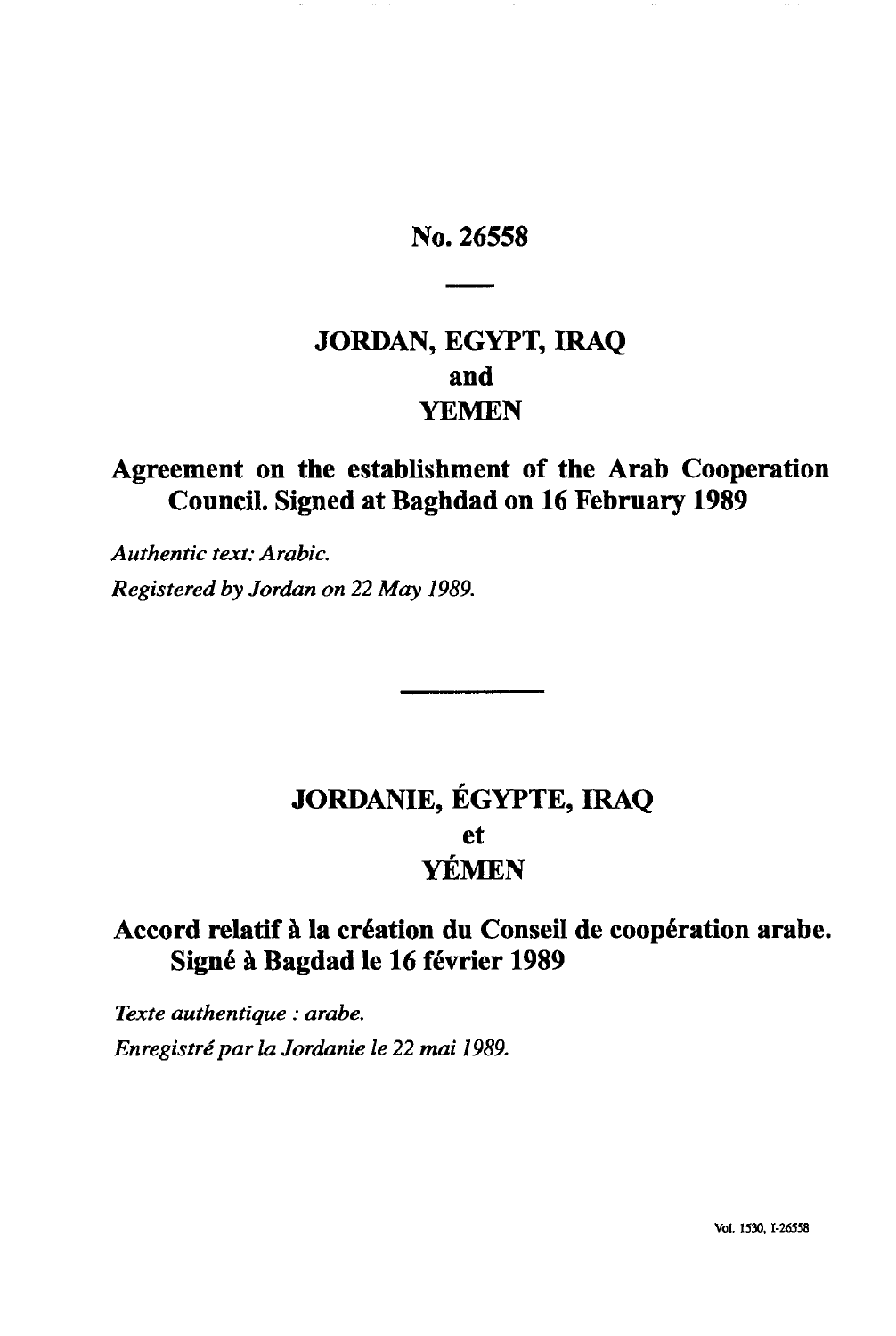$[TRANSLATION<sup>1</sup> - TRADUCTION<sup>2</sup>]$ 

# AGREEMENT3 ON THE ESTABLISHMENT OF THE ARAB COOPER ATION COUNCIL

Baghdad 10 Rajab 1409 Hijrah Corresponding to 16 February 1989 A.D.

IN THE NAME OF GOD THE MERCIFUL, THE COMPASSIONATE

Whereas the Arab Nation,

Guided by its rich and time-honoured cultural heritage and its great role in building the edifice of human civilization, aspires with legitimate determination, to achieve cooperation, solidarity and joint action in all fields; impelled by its deep sense of unity and by its desire to reaffirm its national attributes which have been consolidated through the ages and its distinctive cultural identify, to safeguard its security, to tend its legitimate interests, to continue its efforts for progress and pros perity, and to strengthen its positive and constructive international role in serving the causes of peace, security, progress and equitable and fruitful cooperation amongst the peoples of the world;

Having experienced, in recent times, a number of attempts at joint Arab action, cooperation and solidarity and been able to achieve certain forms of unity and learn some rich lessons from the positive and negative aspects of such attempts;

Recognizing that to the forefront of those lessons has been the cooperation for establishing the infrastructures which would consolidate all forms of spiritual, cul tural and practicable ties amongst the citizens of the Arab States, a cooperation which assumes priority in any serious, continual and incessant endeavour for joint Arab action and which creates strong and practical foundations for such an endeav our to reach the high levels and wide prospects leading to the Arab Nation's ultimate goal of unity according to the circumstances prevailing and the practical means available;

Whereas this realistic and constructive approach is consonant with the current international trends towards the establishment of economic groupings which would create such circumstances for the countries affiliated to them as would better pro tect their interests and ensure their economic development and progress;

<sup>2</sup> Traduction fournie par le Gouvernement jordanien. 3 Came into force on 8 April 1989, the date by which the instruments of ratification had been deposited with the Government of Jordan by all the signatory States, in accordance with article 17 (1): *Date of deposit* 

|       | <b>DUIL VI UCDOSI</b> |      |
|-------|-----------------------|------|
|       | of the instrument     |      |
| State | of ratification       |      |
|       |                       |      |
|       |                       |      |
|       |                       | 1989 |
|       |                       | 1989 |

Vol. 1530, 1-26558

<sup>1</sup> Translation supplied by the Government of Jordan.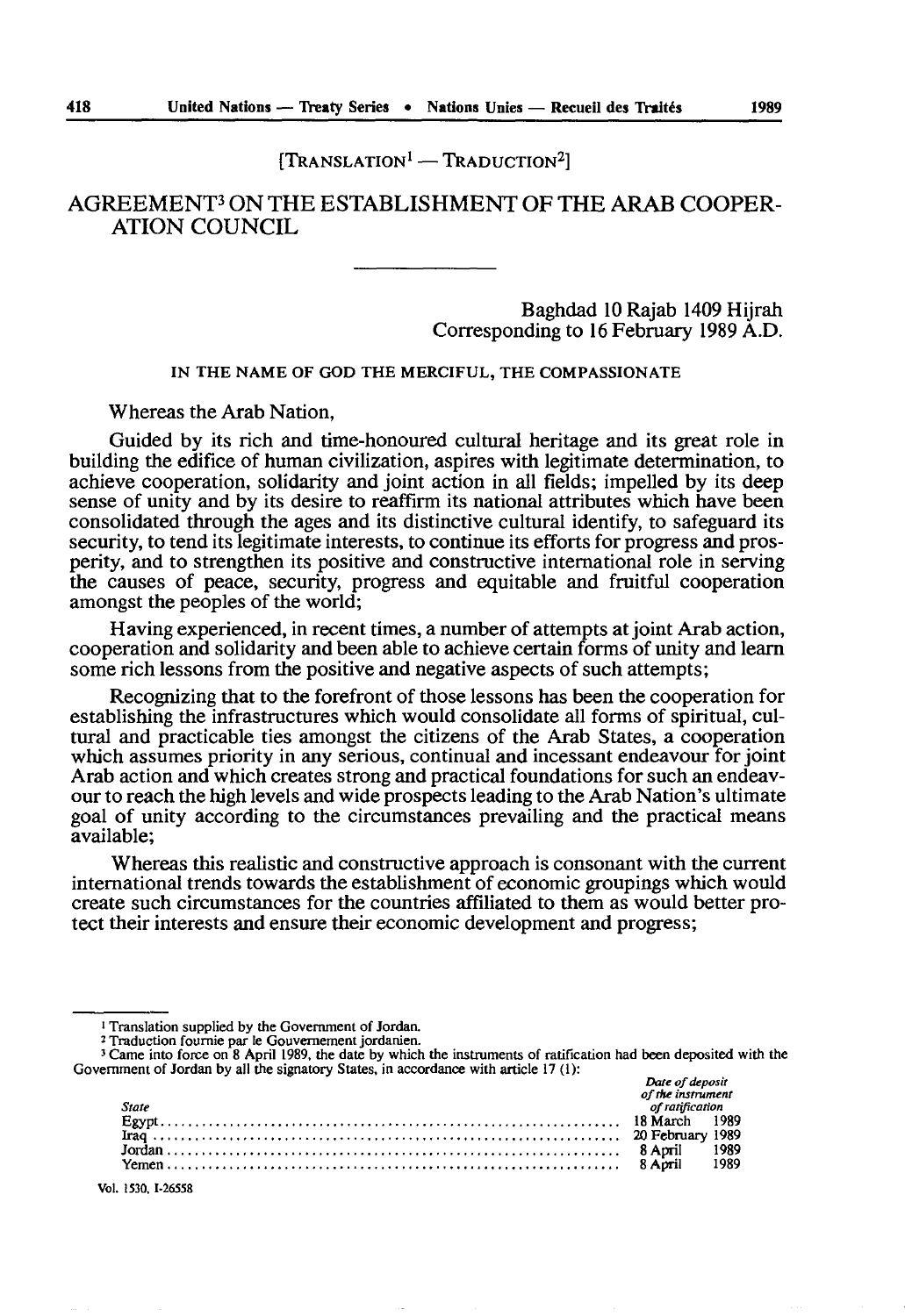Believing that cooperation amongst the Arab States in these fields acquires a special importance in view of the dangers which continue to threaten Arab national security politically, economically and culturally;

Proceeding from the fact that the establishment of security, peace and stability in the whole region requires the strengthening of Arab awareness of the integral nature of Arab national security and of its requirements and conditions through practical cooperation, coordination and solidarity;

Considering that the circumstances which bring together the Hashemite King dom of Jordan, the Republic of Iraq, the Arab Republic of Egypt and the Yemen Arab Republic are of a similar nature in many fields;

Proceeding from the belief of these Arab States in the above-stated principles and values;

Expressing their deep desire to find practical and realistic ways of strength ening and developing the cooperation that has, for many years now, continued amongst them and yielded significant results within the framework of the circum stances prevailing and the means available in every stage with a view to elevating it to the highest levels of solidarity and joint action;

Guided by the Covenant of the League of Arab States<sup>1</sup> which permits member States, desirous of achieving closer cooperation and ensuring stronger ties, to con clude such agreements amongst them as may achieve these objectives;

Pursuant to the Agreement reached during the historic meeting held in Baghdad amongst His Majesty King Hussein bin Talal of the Hashemite Kingdom of Jordan, His Excellency President Saddam Hussein of the Republic of Iraq, His Excellency President Mohammed Hosni Mubarak of the Arab Republic of Egypt and His Excel lency President Ali Abdallah Salih of the Yemen Arab Republic, during 9-10 Rajab 1409 of Hijrah, corresponding to 15-16 February 1989, it is hereby decided to estab lish, with God's blessings, the Arab Cooperation Council in accordance with the following:

#### *Article One*

The Arab Cooperation Council shall be constituted of the Hashemite Kingdom of Jordan, the Republic of Iraq, the Arab Republic of Egypt and the Yemen Arab Republic in accordance with the provisions of this Agreement. The Council shall be considered as one of the institutions of the Arab Nations which adheres to the Covenant of the League of Arab States, the Treaty of Common Defence and Economic Cooperation and the institutions and organizations emanating from the League of Arab States and shall establish cooperative relations with Arab and inter national regional groupings.

### *Article Two*

The Arab Cooperation Council shall aim at:

1. The achievement of the highest levels of coordination, cooperation, integra tion and solidarity amongst the Member-States and the gradual elevation thereof according to the circumstances, capabilities and expertise.

<sup>1</sup> United Nations, *Treaty Series,* vol. 70, p. 237.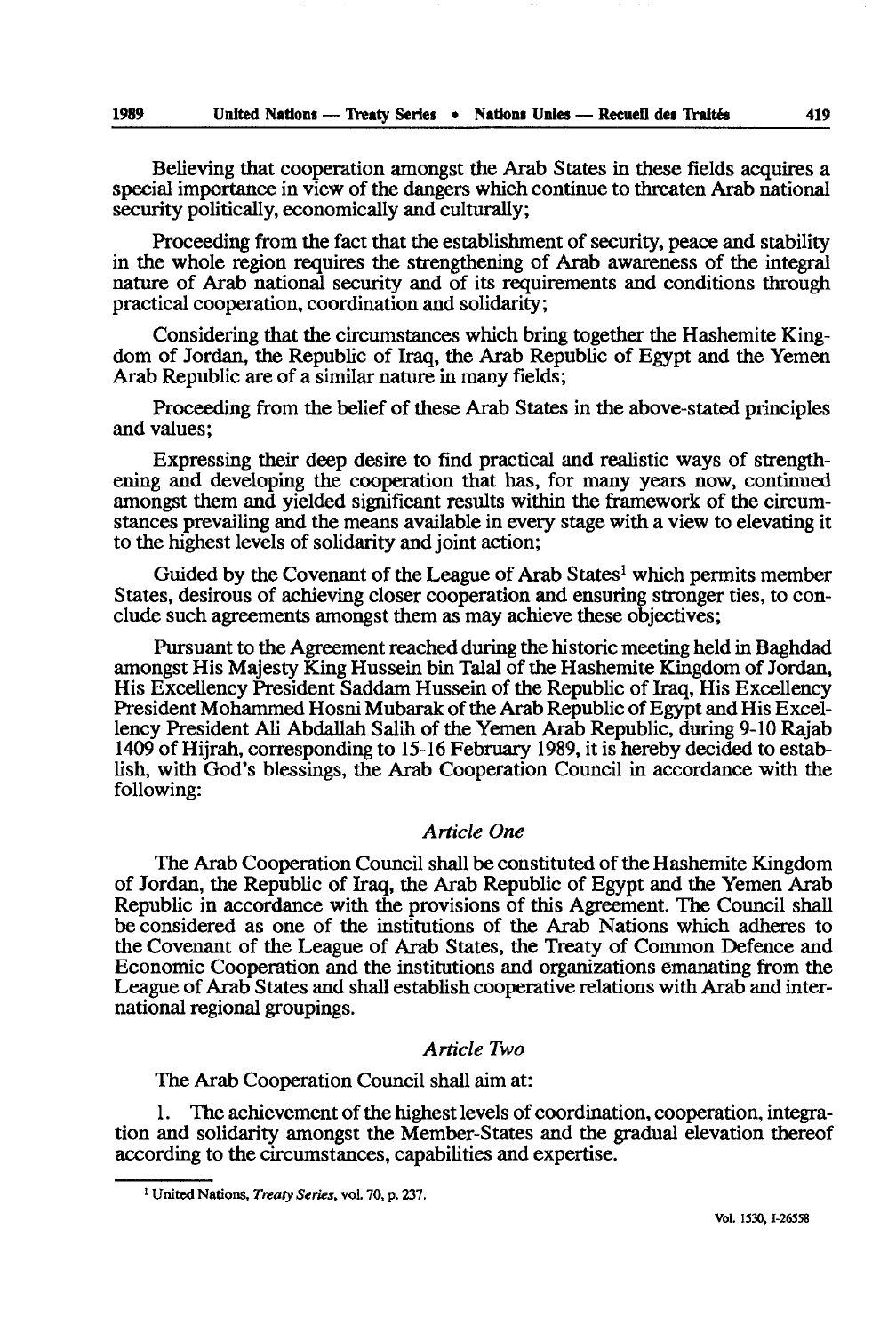2. The gradual attainment of economic integration by coordinating policies at the level of various production sectors, coordination of development plans of Member-States taking into consideration the growth rate, the economic situation and the circumstances of Member-States as they pass from one stage to another, and the attainment of the desired integration and coordination, particularly in the fol lowing fields:

*a.* Economy and finance;

*b.* Industry and agriculture;

*c.* Transport and communications;

*d.* Education, culture, information; scientific research and technology;

*e.* Social affairs, health and tourism;

/. Labour, travel and residence arrangements.

3. The encouragement of investment, joint ventures and economic cooper ation amongst the public, private, cooperative and mixed sectors.

4. Pursuing the establishment of a common market amongst Member-States as a step towards the establishment of the Arab common market and Arab economic union.

5. Strengthening the relations and ties between the citizens of Member-States in all fields.

6. The enhancement and development of joint Arab action so as to strengthen Arab ties.

# *Article Three*

For the achievement of its objectives, the Council shall lay down practical plans and measures, including the consideration of the possibility of promulgating, adapting or unifying legislation in the different fields.

### *Article Four*

1. Membership in the Council is open to every Arab state which wishes to join it.

2. Approval of accession to the membership of the Council shall be made by the unanimity of the Member-States.

#### *Article Five*

The Council shall consist of the following organs:

- 1. The Supreme Body;
- 2. The Ministerial Body;
- 3. The General Secretariat.

# *Article Six*

The Supreme Body shall be composed of the heads of the Member-States. It shall be the supreme authority of the Council.

Vol. 1530, 1-26558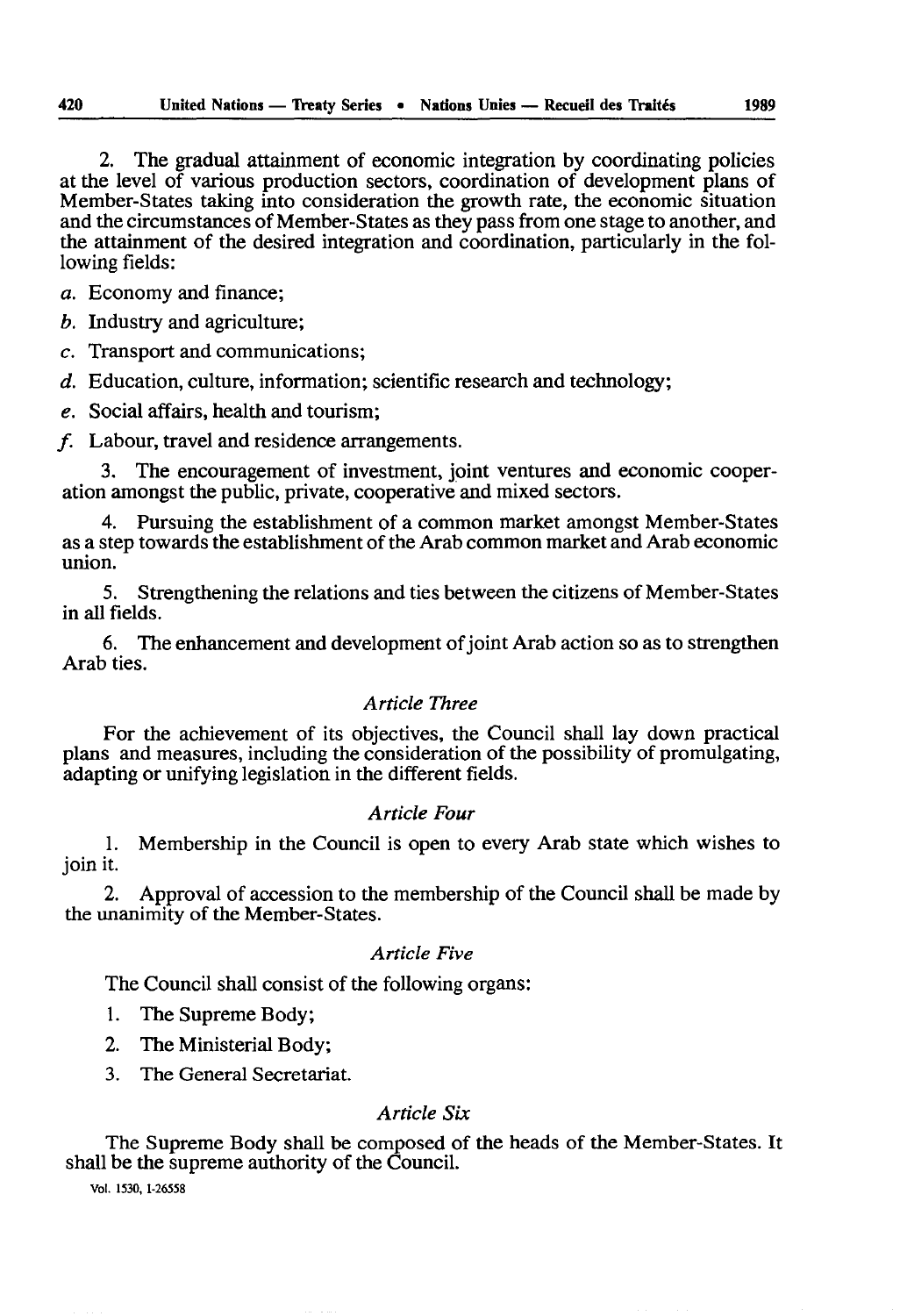# *Article Seven*

The Supreme Body shall have the following powers:

1. Drawing up the high policies of the Council;

2. Adopting the necessary decisions relating to the recommendations placed before it by the Ministerial Body;

3. Entrusting the Ministerial Body with any question that falls within the com petence and the work of the Council;

4. Approving the rules of procedure of the Council and the amendments thereof;

5. Appointing the Secretary-General of the Council;

6. Accepting the accession of new members;

7. Amending the Agreement on the Establishment of the Council;

8. Following up progress in implementing agreed upon procedures for coordi nation, cooperation and integration;

9. Setting up other organs and permanent commissions when necessary.

# *Article Eight*

1. The Supreme Body shall hold a regular session once every year in one of the Member-States alternately. The Head of the host State shall preside over the Supreme Body for a full annual term.

2. Extraordinary meetings may be convened by an invitation from the Pres ident of the Supreme Body or at the request of one Member-State supported by at least one other Member-State. The extraordinary meetings shall be convened in the state whose Head of State presides over the Supreme Body.

3. Special meetings may be held with the agreement of the Heads of the Member-States in any capital or city of Member-States. The convening of such meetings shall not affect the rules relating to the Presidency of the Supreme Body.

4. The convening of the meetings of the Supreme Body shall be considered as valid by the presence of a majority of Member-States.

# *Article Nine*

The Ministerial Body shall be composed of the Heads of Government of the Member-States or those acting as such.

# *Article Ten*

The Ministerial Body shall have the competence to deal with the following:

1. Studying affairs and questions relating to matters falling within the compe tence of the Council;

2. Placing before the Supreme Body plans, proposals and recommendations relating to the achievement of the objectives of the Council;

3. The adoption of the necessary practical measures for the implementation of the decisions of the Supreme Body;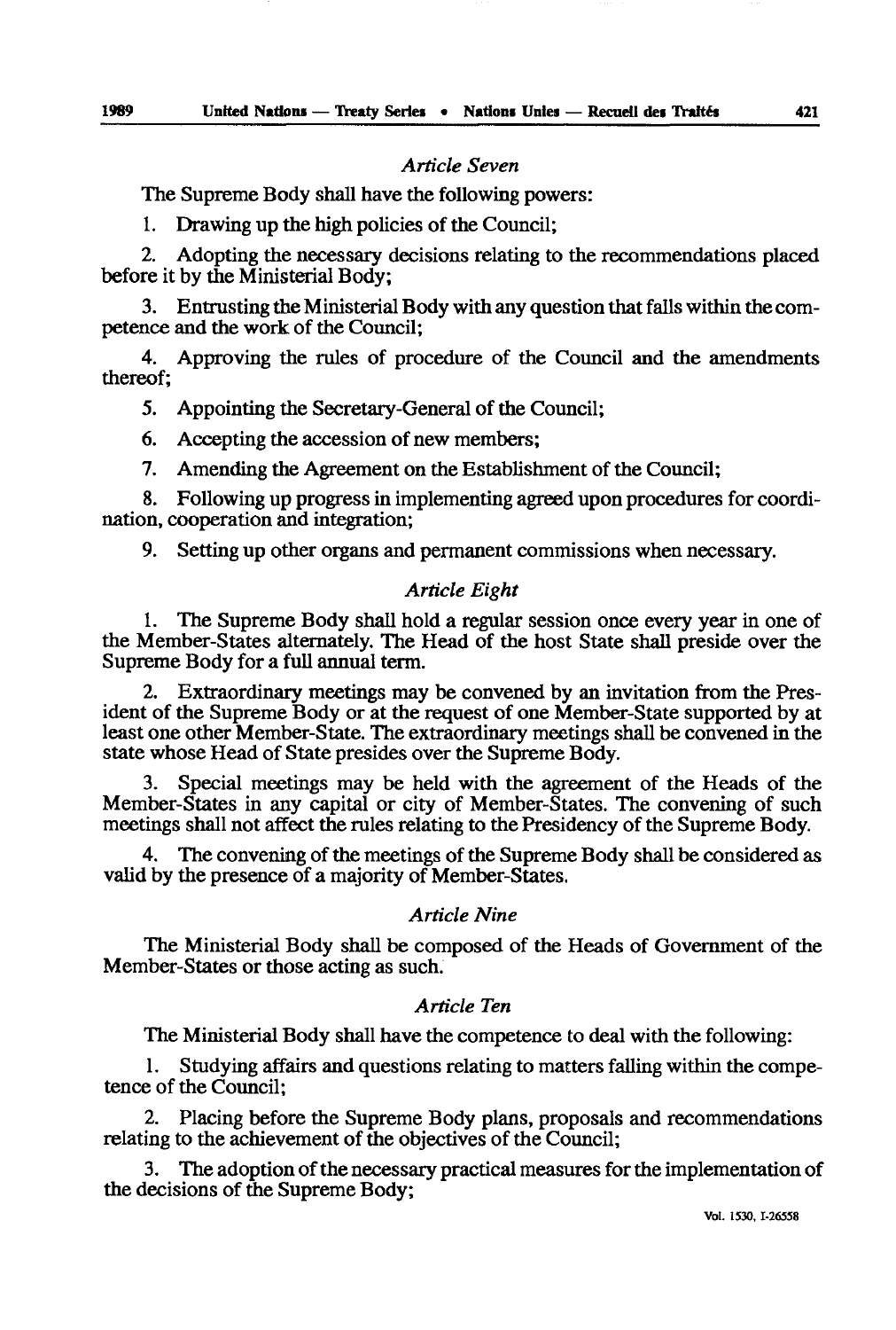4. Studying any matter relating to the affairs of cooperation, including the reference thereof to specialized *ad hoc* committees, when necessary, in order to examine it and submit appropriate proposals relating thereto;

5. Preparing the rules of procedure of the Council and the placing thereof before the Supreme Body for its approval and proposing amendments thereto when necessary;

6. Approval and amendment of financial and administrative regulations of the General Secretariat;

7. Consideration of the reports of the Secretary-General relating to the work of the Council;

8. Consideration and approval of the budget of the General Secretariat and approval of its final accounts and of the financial and administrative status of the General Secretariat;

9. Setting up temporary committees as required by the work of the Council;

10. Preparation of the draft agenda of the Supreme Body.

## *Article Eleven*

1. The Ministerial Body shall hold a regular meeting every six months in the State holding the Presidency of the Supreme Body. The Ministerial Body shall be presided over by the Head of Government, or whoever acts as such in that State.

2. Extraordinary meetings may be convened at the invitation of the President of the Ministerial Body or upon a proposal by one Member-State supported at least by another. The extraordinary meeting shall be held in the State holding the Presi dency.

3. The convening of the meetings of the Ministerial Body shall be considered as valid by the presence of a majority of Member-States.

### *Article Twelve*

In adopting decisions in all organs of the Council, Member-States shall seek to achieve unanimity and consensus amongst themselves. In the absence thereof, deci sions shall be taken by a majority of Member-States and such decisions shall be binding upon all. As for decisions relating to membership and amendment of the Agreement on the Establishment of the Council, they shall be taken unanimously.

# *Article Thirteen*

1. The Council shall have a General Secretariat with its headquarters in Amman, headed by a Secretary-General and composed of a number of officials as necessary.

2. The Supreme Body shall appoint the Secretary-General from amongst the citizens of the States of the Council on the basis of personal competence and belief in the objectives of the Council. The appointment shall be for a period of two years, renewable twice at the most.

3. The staff of the General Secretariat shall be selected from the citizens of Member-States on the basis of personal competence and belief in the objectives of the Council.

**Vol. 1530, 1-26558**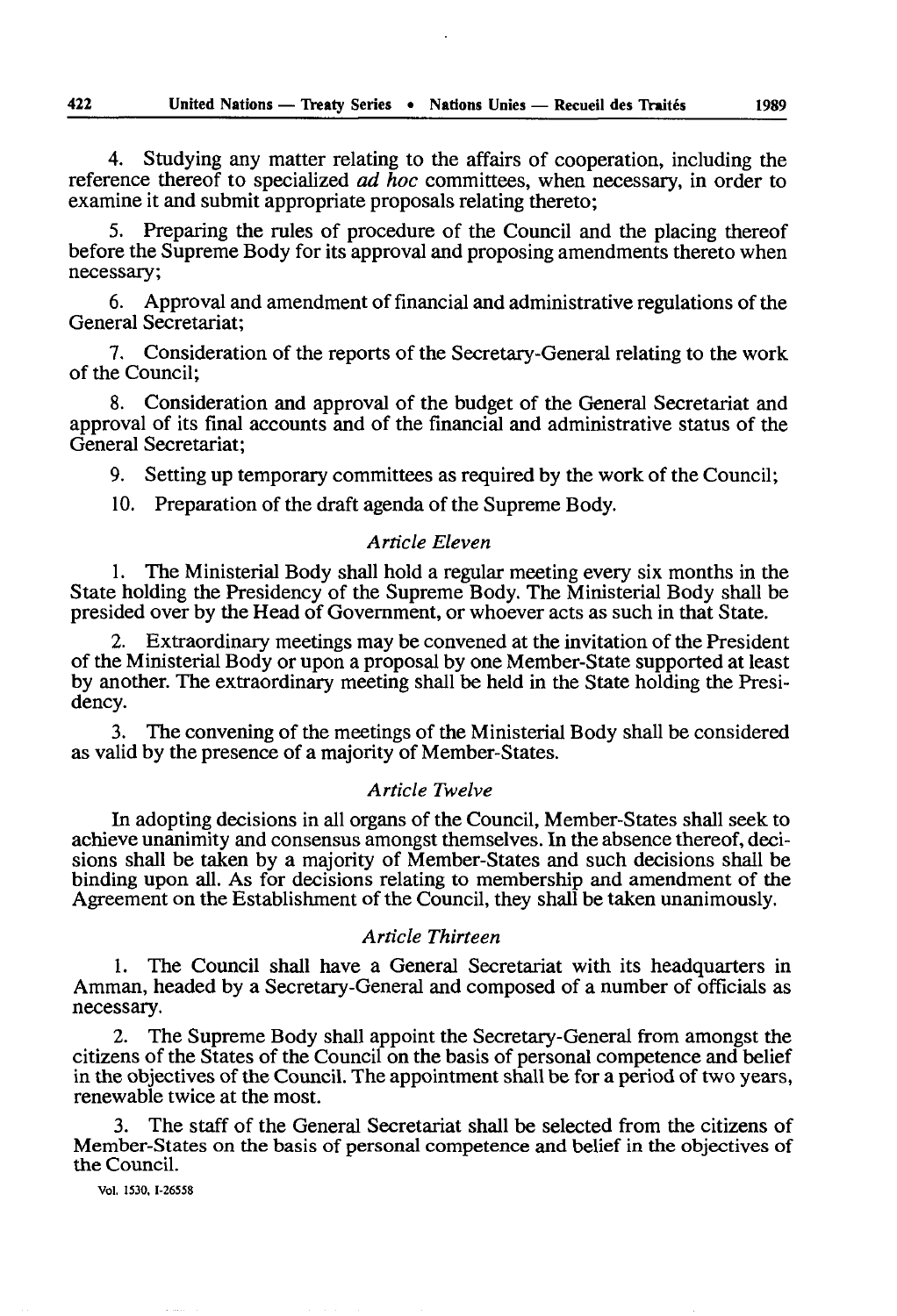4. The Secretary-General and the senior staff of the General Secretariat shall enjoy such privileges, immunities and facilities as would enable them to accomplish their duties in the host State and Member-States.

# *Article Fourteen*

1. The Secretary-General is the Executive Head of the General Secretariat of the Council and shall be directly responsible before the Ministerial Body for all the work of the General Secretariat and the proper conduct of its work.

2. The Secretary-General shall undertake the following duties:

- *a.* Following up the implementation of decisions of the Supreme Body and the Ministerial Body;
- *b.* Preparing the necessary reports on the work of the Council in order to present them to the Ministerial Body and the Supreme Body;
- *c.* Preparing the Draft Agenda of the Ministerial Body;
- *d.* Preparing the Draft Budget and the Final Accounts of the Council;
- *e.* Proposing the administrative and financial regulations of the General Secretariat and presenting them to the Ministerial Body;
- /. Appointing the staff of the General Secretariat and terminating their em ployment;
- *g.* Any other duties entrusted to him by the Supreme Body or the Ministerial Body.

# *Article Fifteen*

A Headquarters Agreement for the General Secretariat shall be concluded between the host State and the Secretary-General on behalf of the Council following the approval of the Agreement by the Ministerial Body.

### *Article Sixteen*

The General Secretariat shall have an annual Budget to which Member-States shall contribute equally.

# *Article Seventeen*

1. This Agreement shall enter into force as of the date of its ratification by the signatory States in accordance with their applicable constitutional procedures, and the depositing of the instruments of ratification with the Ministry of Foreign Affairs of the Hashemite Kingdom of Jordan in its capacity as the Headquarters State for the General Secretariat.

2. This Agreement shall come into force for States that accede to the member ship of the Council in accordance with the provisions of Article Four as of the date of depositing the instrument of accession with the General Secretariat of the Council.

3. Amendments of this Agreement shall be made by a unanimous decision of the Supreme Body. The amendment shall come into force as of the date of ratifica tion by Member-States in accordance with their applicable constitutional proce dures and the depositing of the instruments of ratification with the General Secre tariat of the Council.